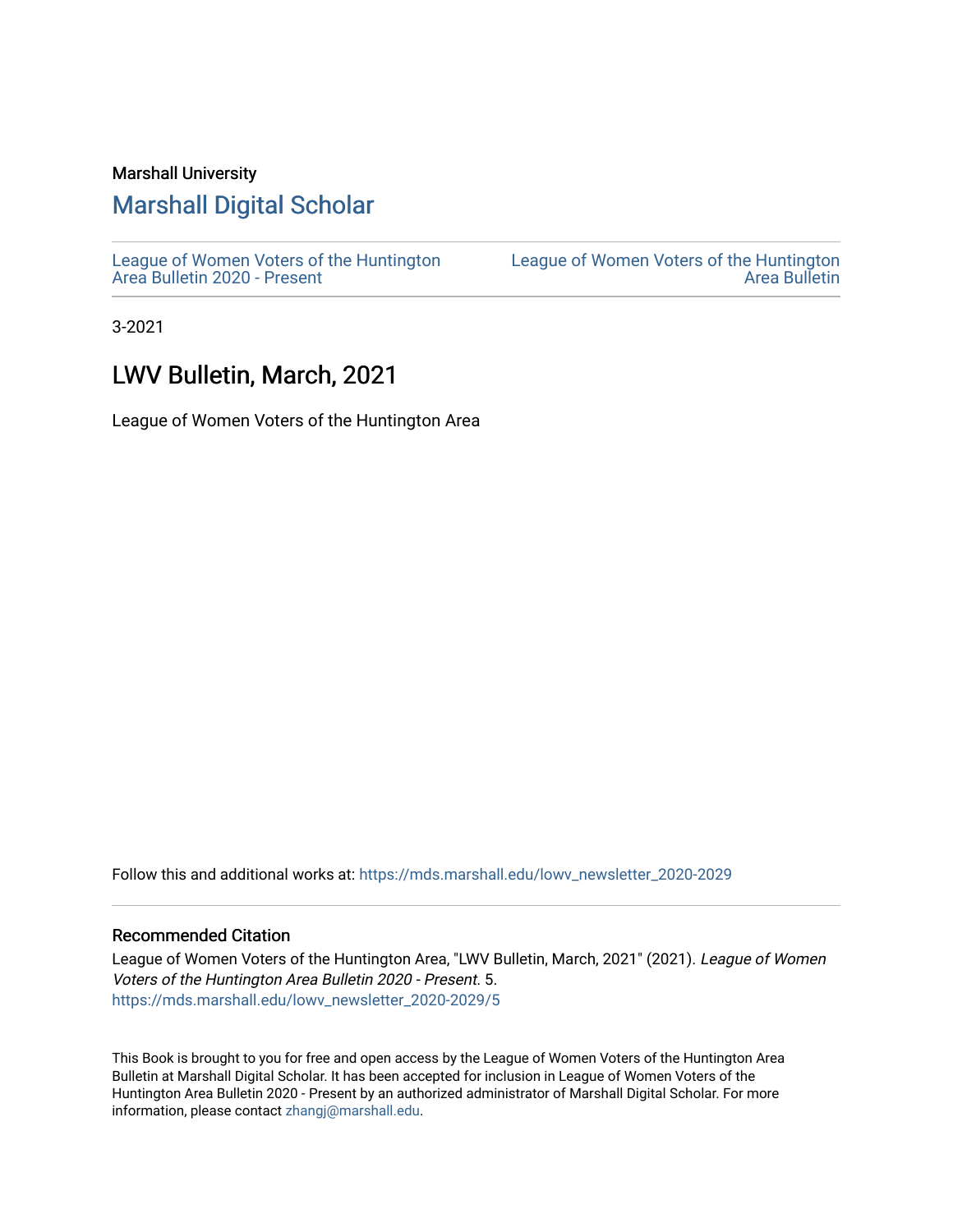# WWW LEAGUE OF WOMEN VOTERS **March 2021 E-mail Bulletin**

Martha Woodward, 1<sup>st</sup> VP, woodward@marshall.edu Wendy Thomas, 2<sup>nd</sup> VP, wxthomas@frontier.com

 *Health Care Legislation is Active, Federal and State … page 1*

 *West Virginia's Green Horizon …..… page 2*

 *Climate Change Updates …..… page 4*

 *Netflix TV Show to Stream …..… page 5*

 *Guide to the WV Legislature (Cabell & Wayne) .… page 5*

#### **HEALTH CARE LEGISLATION IS ACTIVE, FEDERAL AND STATE**



Newsletter

Congress continues to work on the latest COVID stimulus package, named the American Rescue Plan Act of 2021. The League of Women Voters supports increased benefits in the Plan, which is projected to cost about \$1.9 trillion.

The plan includes a direct payment to many, expanded child care tax credits, some college debt forgiveness, increased unemployment benefits, funds to increase the supply and administration of vaccines, funds to assist opening schools,

increased minimum wages, and much more. It is expected to be up for approval in the House of Representatives soon, and then go on to the Senate. A full and current list of proposals is easily available. It is time to contact Senators Joe Manchin and Shelley Moore Capito, and Representative Carol Miller, to make your wishes known and ask for prompt passage.

At the state level, several health care bills have been or will soon be filed. Our League is working with several partners who share our interests in part, to gain passage of some bills. One is HB 2266, extending Medicaid's post-partum coverage to one year, with income eligibility increased to 300% of poverty level. This legislation is supported by LWVUS at the federal level, as is the maintenance and extension of Medicaid.

Last year dental care was added to Medicaid. This year the hope is to add vision care to Medicaid. Both are vital to overall health, and especially to assist in the ability to obtain employment. We are working to lower drug prices. Last year there was success in capping the price of insulin, but this year the hope is to cap it at a lower price to make insulin and diabetic supplies affordable to more patients.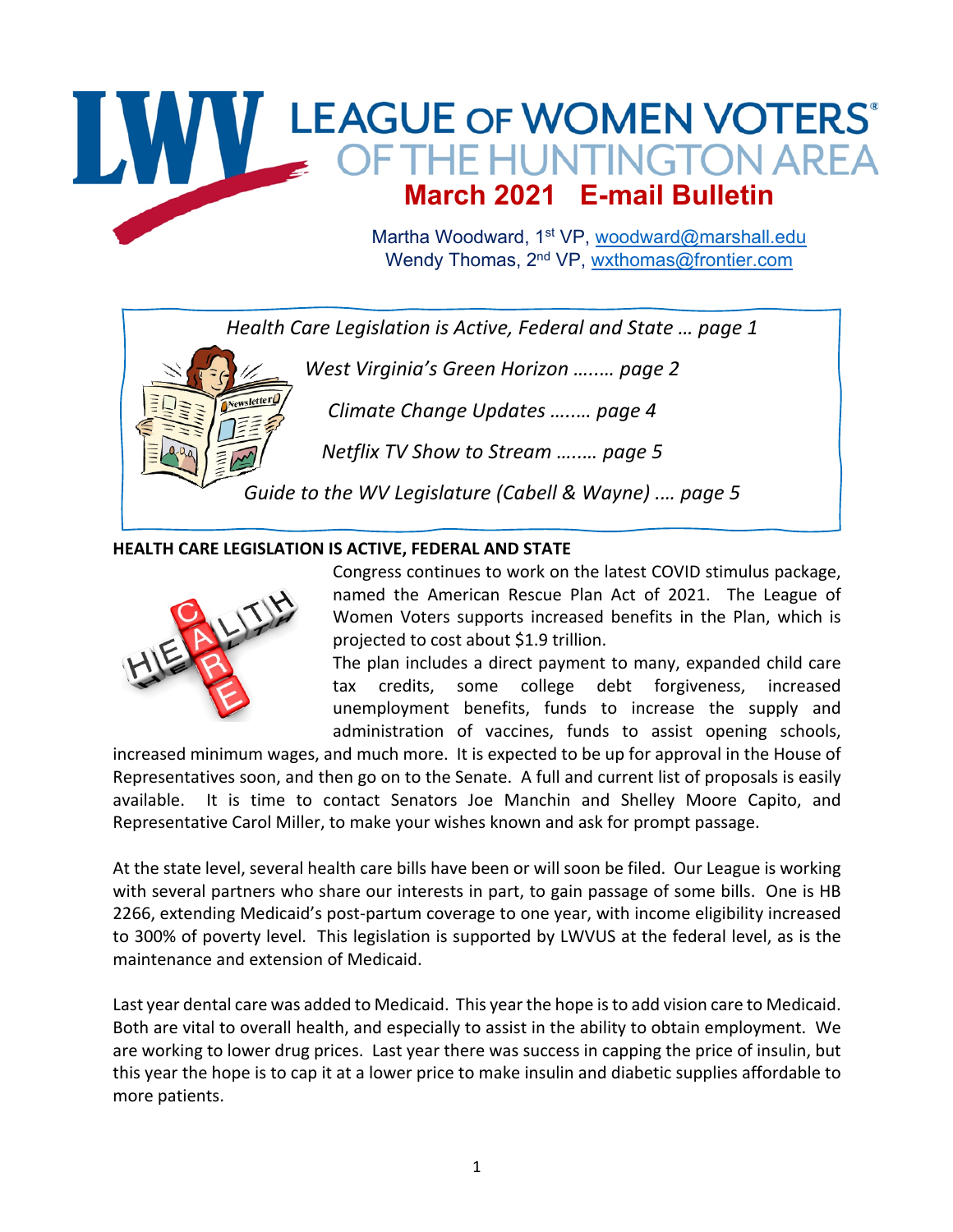Another is the establishment of a Minority Health Advisory Team, to work to reduce and eliminate disparities in health and health care of minorities.

A Bill that is advancing fast is HB 2015, sponsored by Delegates Dr. Matt Rohrbach and John Mandt, requiring rules of local Boards of Health to be approved by the County Commission except in cases of public emergency. It is on second reading as I write this. A similar bill, SB 12, has been filed in the Senate. In Cabell and Kanawha Counties, where Board members are appointed by both County Commission and City Council, rules would need to be approved by both bodies. This adds at least one more layer of approval required, slowing and complication applications. This bill has been attemped before, especially to reverse clean indoor air rules.

Because of the pandemic, there are a lot of restrictions on access to the Capitol, reducing ability to work with our legislators in person. Committee meeting access is restricted. All the restrictions have made it harder to have an impact on legislation through our members of the legislature in general. You have a copy of the excellent Guide to the Legislature. Please check http://www.wvlegislature regularly for information on health bills introduced and action on them in committees or the full House, and contact your delegates and senators to make your views known. Because the movement is fast this year, we will have to be more diligent to have any impact.

It is important to mention in connection with health care the large role that the state budget plays in funding services and programs. Cutting income to the state budget from income taxes is a major concern in this discussion.

#### **WEST VIRGINIA'S GREEN HORIZON** Nyoka Baker Chapman



West Virginia is a now part of the Paris agreement because the US is back on board and dialogues on this topic are on fire!

Should the recent Covid-19 stimulus bill receive enough support to pass the Senate there may be as much as \$35 billion dollars authorized for clean energy research and development programs focused on solar technology, advanced nuclear technology, geothermal, wind, energy storage, grid modernization, and carbon capture technology, including a large-scale carbon sequestration demonstration program. As West Virginia suffers as one of the top carbon emissions per capita states in

the US, we could hope that our state would be on the list for a portion of funds to help WV meet the goals of the Paris Climate Change Agreement. https://www.natlawreview.com/article/covid-19-new-stimulus-package-includes-sweeping-energy-reforms

The administration of federal funds by any state that is not ideologically compliant with the implementation of climate change goals is highly problematic. Reaching zero carbon emissions by 2050 will surely require compatible legislation at the state level to pave the way. Possibilities of waste, diverted allocation and mismanagement must be prevented. The Energy Committee that will provide oversight of the apportionment of funds to address energy transitions is fully aware of this. Careful planning with science and technology at the table will be crucial to ensure that implementation is successful. There is no doubt that there are different plans that get to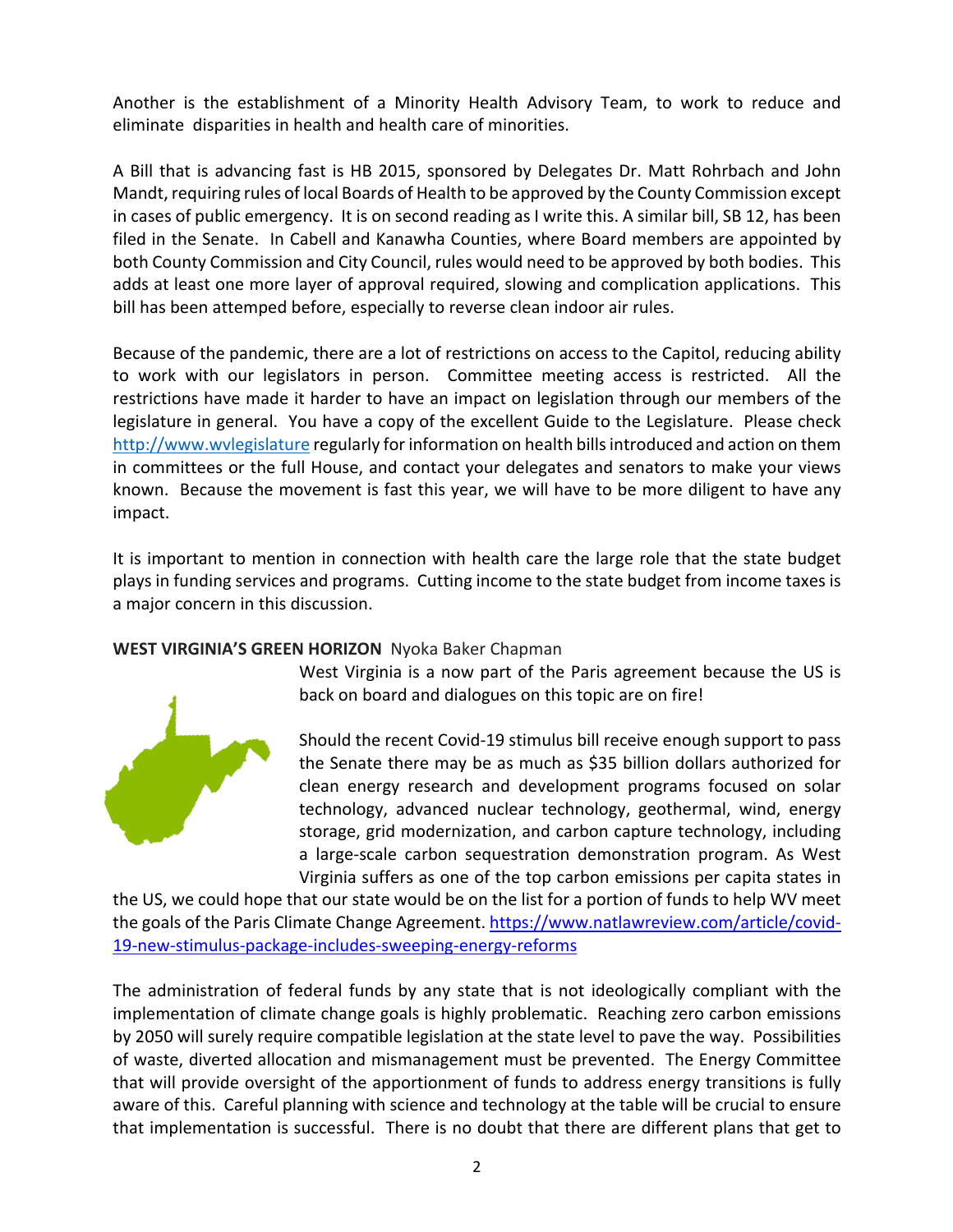the same goal and as to which road will be the safest, the cleanest and the most profitable (particularly with securing new job creation and employment transitions) will require advanced creative problem solving, cooperative communication, and transparent coalitions

Most Carbon Capture projects have failed due to issues of unprofitability and poor storage solutions. There must be accessible processing to functionally convert CO2 via carbon mineralization (to carbonate) or to create hydrogen (steam methane reforming) or other outcomes in centralized locations close to or at CO2 capture sites. Archaic storage methods alone would be deferring the problem to be dealt with later and will not be a viable answer. Converting energy usage to hydrogen-based sources has yet to be made practical, yet hydrogen can be stored in cells that if carefully and sustainably contained could be used in the future. Converting CO2 to a carbonate may seem to be the easiest solution at this time. Yet, in 2080 people may be saying "wish we had the hydrogen that could have been created when they were cleaning up the CO2 fifty years ago". These are the types of problems the Energy Committee must be facing now in 2021. That Elon Musk has offered \$100 million dollars for the best carbon capture technology (see xprise.org) tells us that the process has yet to be perfected. Real time successful conversion for carbon capture can be found at blueplanet-ltd.com as carbon negative building and highway materials can be used for emerging infrastructure.

## https://www.vox.com/energy-and-environment/2019/11/13/20839531/climate-changeindustry-co2-carbon-capture-utilization-storage-ccu

Recent comments made by Senator Joe Manchin in his informative fireside chat with the Bipartisan Policy Center, and by his staff at a recent meeting with the WV Climate Alliance appear to indicate that the transition will be slow, as at this time there are too many unknowns to articulate specifics as new technologies have yet to be proven and extensive research is needed to make sure that we make the right choices. Manchin has said that he wants to "innovate, not eliminate." There is clarity here that fast choices may not bode well for the best future outcomes.

'Cleanup' of uncapped, abandoned and orphaned gas wells, some of which have resulted from bankrupted petrochemical companies, appear to be the subject of transitions to greener jobs for those currently working in the petrochemical industry. Methane leakage from this source continues to be a major environmental problem, being a major contributor to greenhouse gasses. This Princeton study estimates the number of abandoned and active gas wells in WV alone (over 60,000, though the actual number seems to vary from source to source). https://scholar.princeton.edu/mauzerall/publications/measuring-methane-emissionsabandoned-and-active-oil-and-gas-wells-west

https://observer-reporter.com/business/abandoned-wells-are-a-lingering-environmentalissue/article\_ce929e62-fc23-11ea-94e0-5f5bd8637708.html

That taxpayers would be involved in going into debt to fix the problems left behind by fossil fuel industries is not surprising and such has been anticipated for the last few decades. But attention is also immediately needed NOW to tackle the issues of fracking waste, contaminated waste water and storage that is causing devastating health issues. The plans needed to do so though are evasive. One would anticipate that an increase in jobs to provide oversight from the Dept of Environmental Protection and the WVDEP would be logical in attempting to tackle the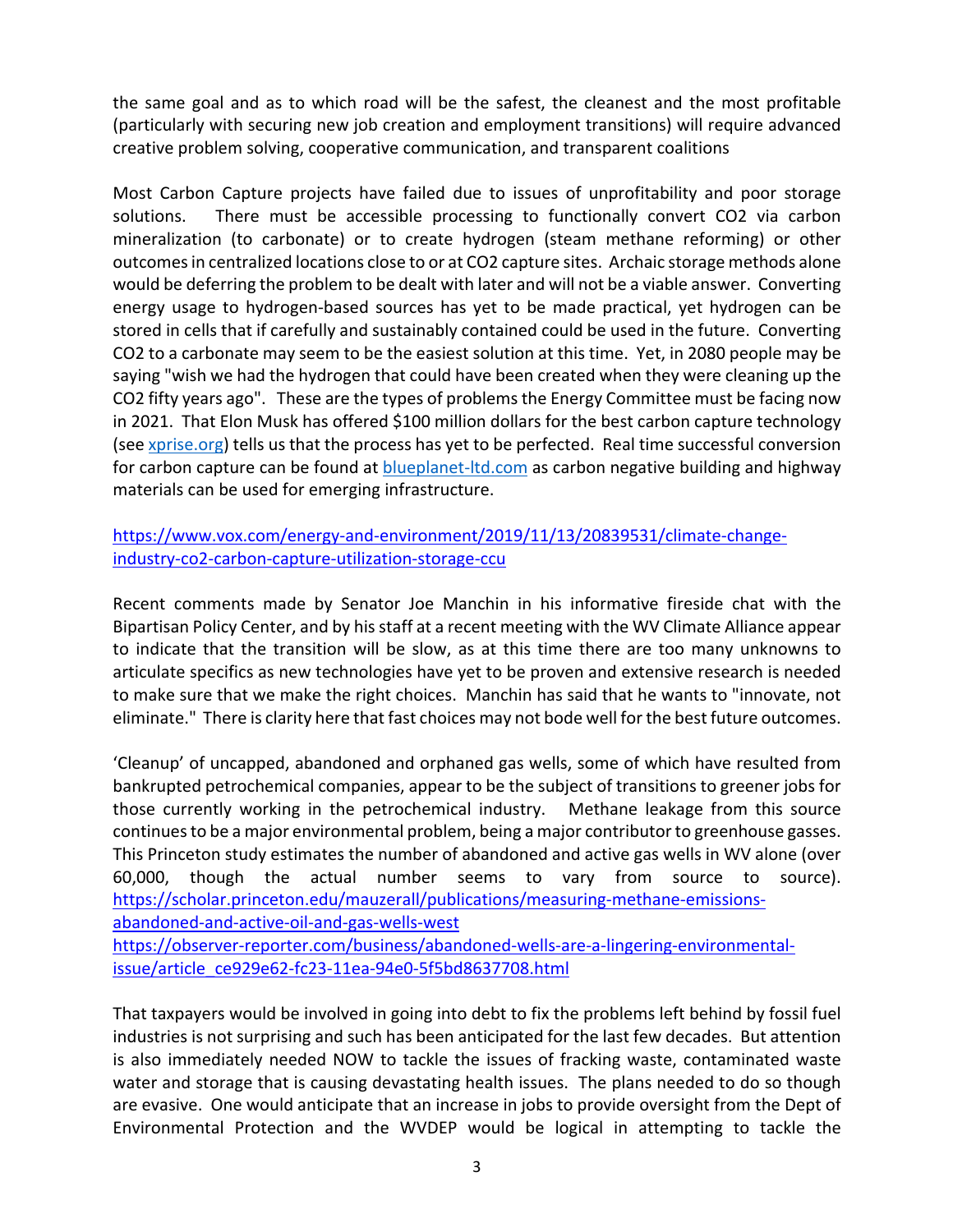overwhelming number of problems that currently exist and to prove citations for increased industrial accountability.

A primary concern for WV will be passing the type of climate change legislation that has already been enacted in other states which compel participation to meet climate change goals and reinforce the use of renewable energy technologies. This will be essential to meet the changes that are so desperately needed in WV. The state of Virginia has already passed vigorous environmental legislation that has forced compliance by AEP which will affect power plants in WV by default to meet 100% carbon free generation by 2050. We wonder if WV can follow Virginia's lead.

Virginia Clean Economy Act passed by the Virginia legislature: HB 1526 Electric utility regulation; environmental goals. This is very impressive legislation. https://lis.virginia.gov/cgi-bin/legp604.exe?201+sum+HB1526 https://www.appalachianpower.com/info/news/viewRelease.aspx?releaseID=5908

Citizens, lawmakers and organizations are working on so many fronts now to help birth the great changes that must be made in this decade and those to come. The LWV will be continuing the fight to curb climate change. Thank You! LWV of the Huntington Area for being a part of this important work.

#### **CLIMATE CHANGE UPDATES**



THE LWVUS' STATEMENT ON CLIMATE CHANGE – "The League believes that climate change is a serious threat facing our nation and planet. The League believes that an international approach to combating climate change including through energy conservation, air pollution controls, building resilience, and promotion of renewable resources — is necessary to protect public health and defend the overall integrity of the global ecosystem. The League supports climate goals and policies that are consistent with the best available climate science and that will ensure a stable climate system for future generations. Individuals, communities, and governments must

continue to address this issue, while considering the ramifications of their decisions, at all levels — local, state, regional, national, and global." For more information search for the LWVUS Toolkit for Climate Change.

A WEBINAR - In January, the California, Oregon, and Washington Leagues hosted a webinar that includes a presentation by Dr Martin Keller, director of the National Renewable Energy Laboratory and president of the Alliance for Sustainable Energy. Dr. Keller spoke on the state of renewable energy research and capacity in the United States, followed by a Q&A session. The Webinar covered leading edge technology, what is working now, and the prospects for the future. If you would like to access the webinar, contact Helen Gibbins, gibbins@frontier.com

WEST VIRGINIA – The West Virginia Climate Alliance recently published "The Citizen's Guide to Climate Change", a publication targeted to West Virginians. The goal, according to Alliance member Perry Bryant, is not to endorse a certain climate change policy proposal, but to lay out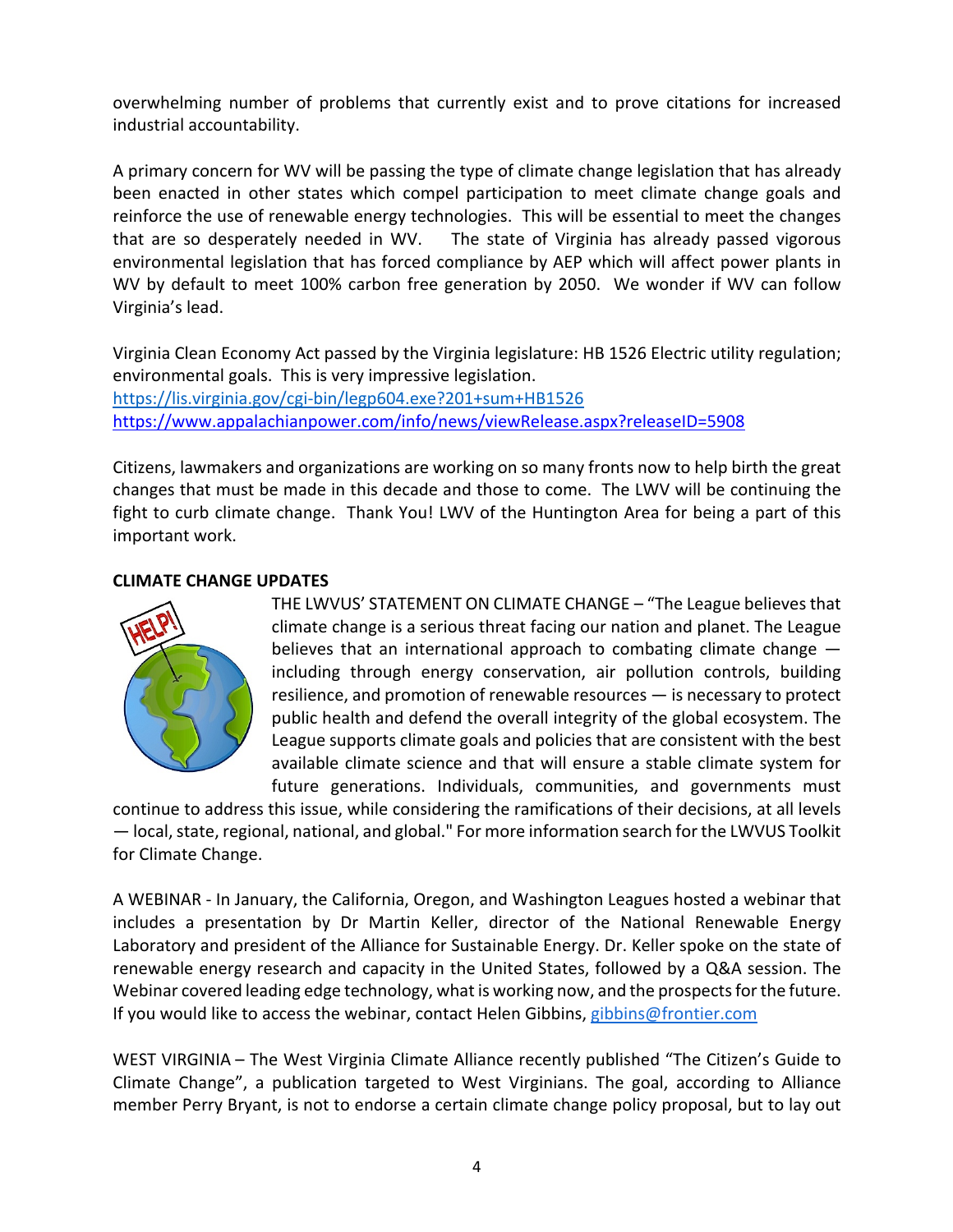the basic science of what is causing climate change and some of the solutions. Nyoka Baker Chapman is the League of Women Voters of WV representative to the Alliance.

FROM A WV PUBLIC BROADCASTING INTERVIEW WITH PERRY BRYANT - "This publication was designed to begin a dialogue with the citizens of West Virginia," he said. "In order to have that dialogue, we thought it was really important for people to have a very clear understanding of what is the basic science of what's causing climate change. The guide pulls from scientific studies and the work of U.S. and international agencies including the United Nations' Intergovernmental Panel on Climate Change. According to the guide, West Virginia can expect to see more frequent and severe rainfall events, which can lead to flooding. The Mountain State is also expected to see temperatures increase by nearly 8 degrees Fahrenheit by the end of the century if action isn't taken to reduce greenhouse gas emissions."

View "A Citizen's Guide to Climate Change" at https://wvrivers.org/climate. For a printed copy of the guide, or to comment on its content, contact Bryant at perrybryantwv@outlook.com.

#### **NETFLIX TV SHOW TO STREAM**



*Amend: The Fight for America.* Hosted by Will Smith, *Amend* is a new riveting Netflix 6 series show that tells the story, warts and all, of our country's fight for freedom and equality for all of our citizens. The first episode explores how escaped slaves and abolitionists fought to achieve those goals, culminating with the passage of 13th amendment (ending slavery) and the 14th amendment (guaranteeing freedom and equality for all of our

citizens.) As we know, the goals of the 14th Amendment were watered down, but it laid the foundation for freedom and equality. In the first episode "Amend" dramatizes the leading characters of the time, such as Frederick Douglas and Abraham Lincoln, and includes portions of their speeches. Even though I thought I knew most of the events leading up to the Civil War, I found in "Amend" new concepts and a better sense of the history of the time. (I did not doze off once, even though TV time is usually when I sleep the best.) Other episodes will cover freedom and equality movements throughout our history, all showing how the 14th Amendment enabled the achievement of those goals.

#### **GUIDE TO THE WV LEGISLATURE 2021 -- CABELL and WAYNE COUNTIES**



**Office of Reference & Information (Legislative Services): Address:** Room MB-27, Building 1, State Capitol Complex Charleston, 25305.

**Phone:** 877-565-3447; 304-347-4836; Fax 304-347-4901 **Website**: **http://www.wvlegislature.gov**

Disseminates information on all facets of the legislative process

§ Provides written & electronic educational materials, publications & news releases regarding actions of the Legislature.

Can take messages from the public for WV Senators & Delegates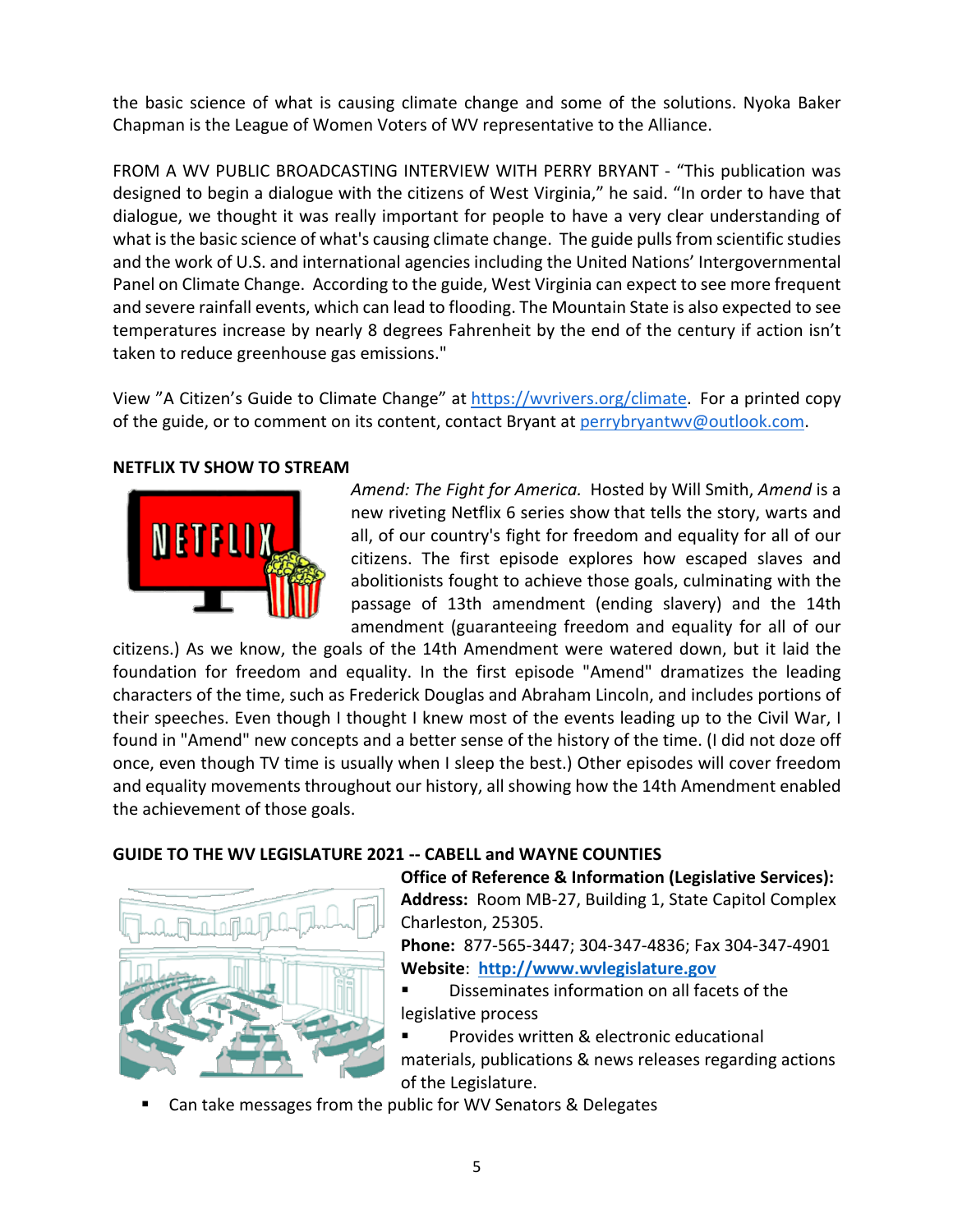#### **LEGISLATORS SERVING CABELL AND WAYNE COUNTY RESIDENTS:**

NOTE: Address mail to the legislator's designated room number, WV State Capitol Complex, Charleston WV 25305.

#### **SENATE (2021):**

**President of the Senate: Craig Blair** (R - Berkeley) E-mail: craig.blair@wvsenate.gov Capitol Office: Room 229M District Address: 47 Wasser Dr., Martinsburg, WV 25403 Capitol Phone: (304) 357-7801 **Committee Assignments:** Chair: Rules. **Interim Committees:** Chair: Finance; Chair: Special

Investigations; Vice Chair: Education; Dept. of Transportation Accountability; Economic Dev.; Natural Gas Dev.; Volunteer Fire Depts./Emergency Medical Services.

#### **5th SENATORIAL DISTRICT:**

**Robert "Bob" H. Plymale** (D - Wayne) E-mail: robert.plymale@wvsenate.gov Capitol Office: Room 218W, Building 1 District Address: 206 Cliffview Dr., Huntington, WV 25704 Phones: Capitol: (304) 357-7937; District: (304) 638-7147 **Committee Assignments:** Confirmations; Education; Finance; Health/Human Resources; Pensions; Rules; Transportation/Infrastructure. **Interim Committees:** Dept. Transportation Accountability; Education; Education Accountability; Finance; Govt./Finance; Health; Infrastructure; Pensions/Retirement.

#### **Senator Mike Woelfel** (D - Cabell)

E-mail: mike.woelfel@wvsenate.gov Capitol Office: Room 203W, Bldg. 1 District address: 801 8th St., Huntington, WV 25701 Phones: Capitol: (304) 357-7956; District: (304) 522-6249

**Committee Assignments:** Banking/Insurance; Economic Dev.; Enrolled Bills; Govt. Organization; Judiciary; Natural Resources. **Interim Committees:** Children/Families; Economic Dev.; Energy; Govt. Organization; Judiciary; Law Institute; PEIA/Seniors/Long Term Care; Special Investigations.

#### **6TH DISTRICT:**

**Senator Mark R. Maynard** (R - Wayne) E-mail: Mark.Maynard@wvsenate.gov Capitol Office: Room 217W, Bldg. 1 District Address: 15577 Rt. 152 Rd., Wayne WV 25570 Phones: Capitol: (304) 357-7808; District: (304) 360-6272 **Committee Assignments:** Chair: Enrolled Bills; Chair: Govt. Organization; Agriculture/Rural

Dev.; Interstate Cooperation; Judiciary; Transportation/Infrastructure. **Interim Committees:** Chair: Government Operations; Chair: Government Organization; Chair:

Parks/Recreation/Natural Resources Subcommittee; Agriculture/Rural Dev., Education; Forest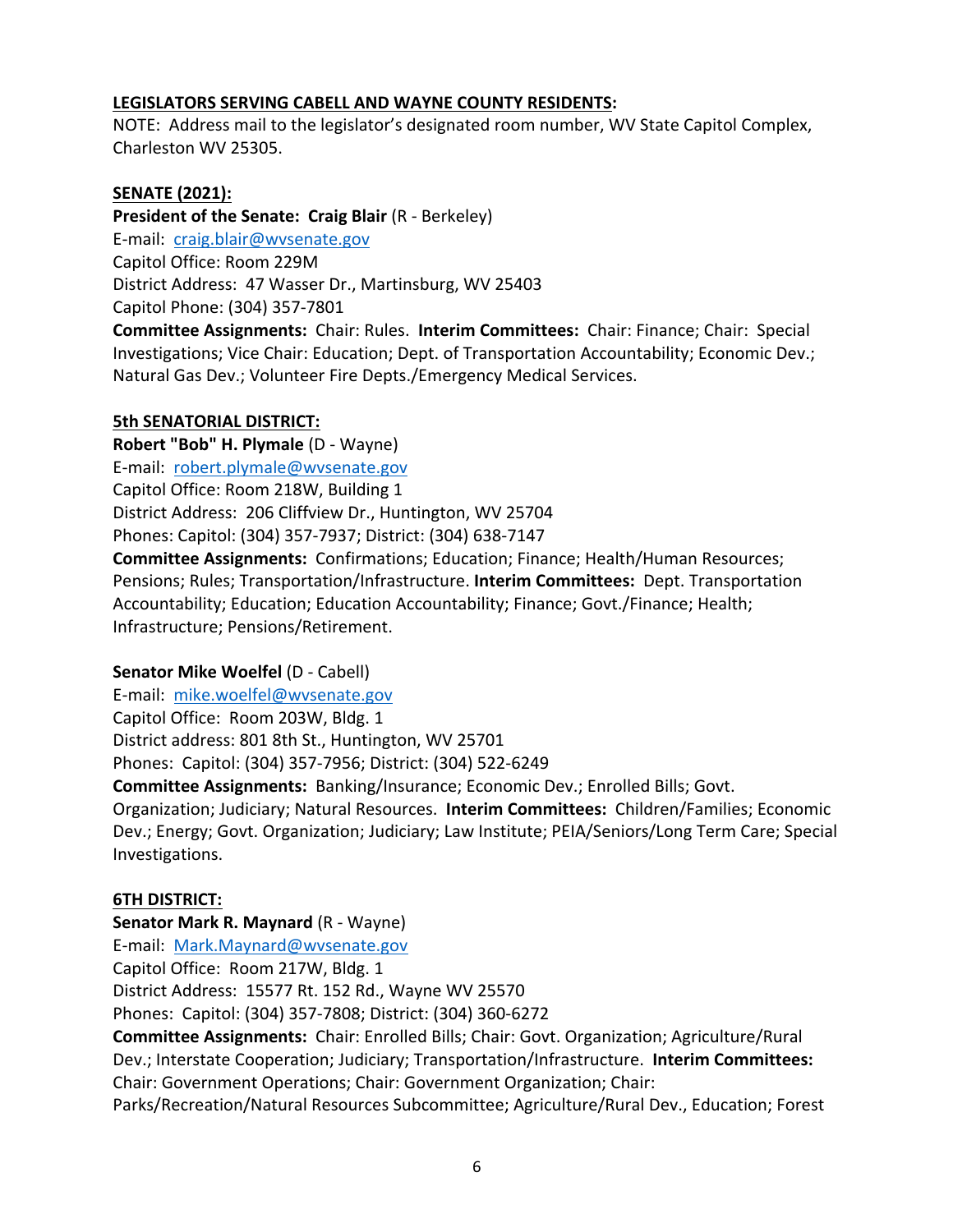Management Review Commission; Health; Interstate Cooperation; Judiciary; Natural Gas Dev.; Post Audits Subcommittee; Volunteer Fire Depts./Emergency Medical Services.

**Senator Chandler Swope** (R - Mercer)

E-mail: chandler.swope@wvsenate.gov

Capitol Office: Room 229W, Bldg. 1

District Address: 702 Three Springs Dr., Bluefield, WV 24701

Phones: Capitol: (304) 357-7843; District: (304) 920-2460

**Committee Assignments:** Chair: Economic Dev.; Vice Chair: Govt. Organization; Vice Chair: Transportation/Infrastructure; Banking/Insurance; Energy/Industry/Mining; Finance. **Interim Committees:** Chair: Committee on Flooding; Chair: Economic Dev.; Chair: Labor/Worker Safety Issues; Chair: Workforce Investment Economic Dev; Vice Chair: Govt. Organization; Vice Chair: Infrastructure; Dept of Transportation Accountability; Energy; Finance; Govt. Operations.

### **7TH DISTRICT:**

**Senator Rupie Phillips** (R - Logan) E-mail: rupie.phillips@wvsenate.gov Capitol Office: Room 223W, Building 1 District Office: P.O. Box 194, Lorado, WV 25630 Capitol Phone: (304) 357-7857 **Committee Assignments:** Vice Chair: Energy/Industry/Mining; Judiciary; Natural Resources; Workforce.

**Senator Ron Stollings** (D-Boone)

E-mail: ron.stollings@wvsenate.gov

Capitol Office: Room 209W, Bldg. 1

District Address: P.O. Box 365, Madison, WV 25130

Phones: Capitol: (304) 357-7939; District: (304) 369-6194

**Committee Assignments:** Confirmations; Economic Dev.; Education; Finance; Health/Human Resources; Natural Resources; Rules. **Interim Committees:** Economic Dev.; Education; Finance; Health; Health/Human Resources Accountability; Intern Committee; Labor/Worker Safety Issues; Volunteer Fire Depts./Emergency Medical Services.

# **HOUSE OF DELEGATES (2021):**

**Speaker of the House: Roger Hanshaw (R - Clay)** 

E-mail: roger.hanshaw@wvhouse.gov

Capital Office Address: Room 228M, Building 1

District Address: 5035 Wallback Rd., Wallback, WV 25285

Phones: Capitol: (304) 340-3210; District: (304) 587-9947

**Committee Assignments:** Chair: House Rules; Rule Making Review. **Interim Committees:** Chair: Government/Finance; Chair: Post Audits Subcommittee; Chair: Special Investigations; Ex Officio: Rule-Making Review Committee; Water Resources.

# **16th DISTRICT:**

**Delegate Sean J. Hornbuckle** (D - Cabell) E-mail: sean.hornbuckle@wvhouse.gov Capitol Office: Room 258M, Bldg. 1 District address: P.O. Box 591, Huntington WV 25710;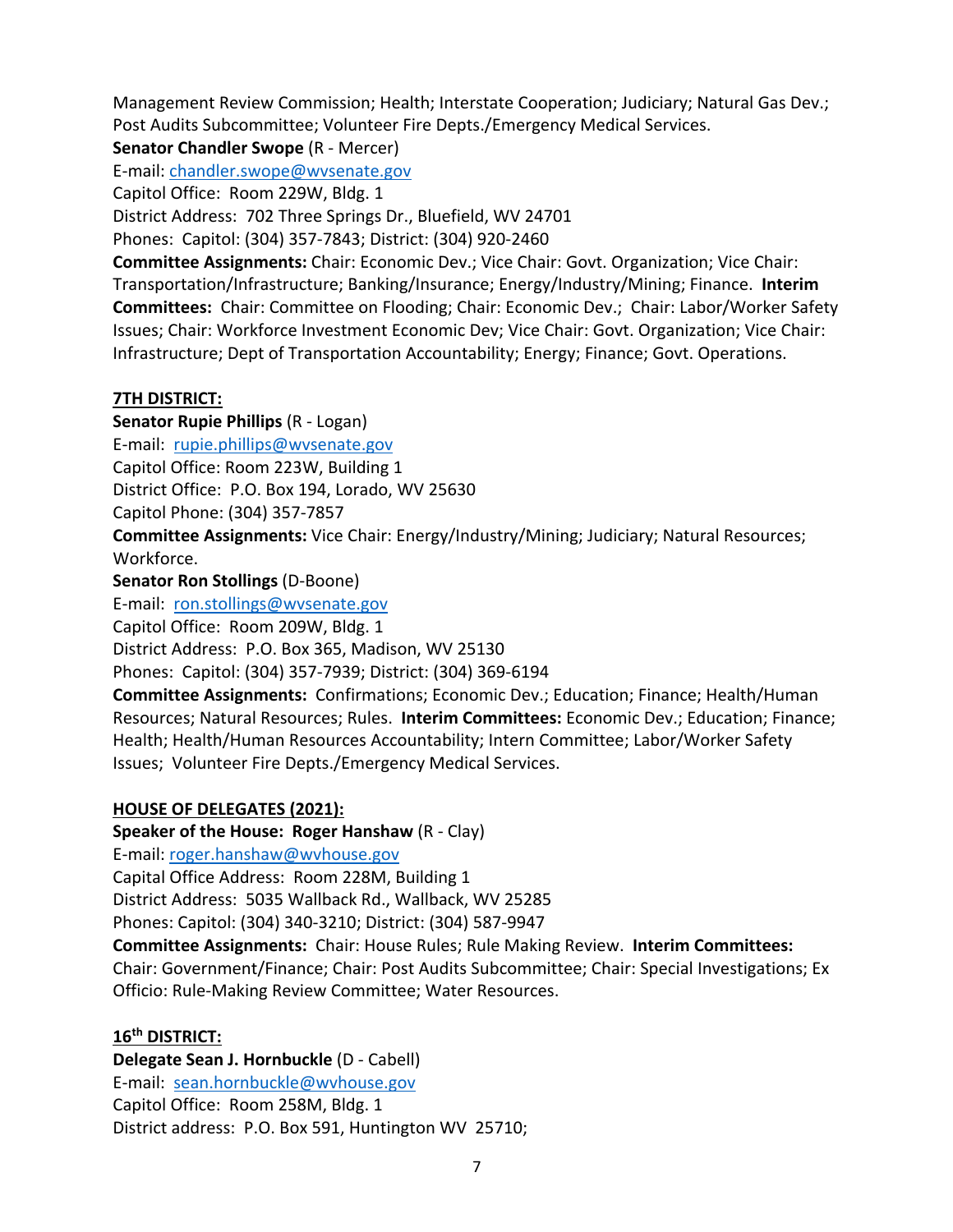Phones: Capitol: 304-340-3395, District: (304) 360-1015 **Committee Assignments:** Minority Chair: Education; Minority Vice Chair: Small Business/Economic Dev.; Finance. **Interim Committees:** Minority Chair: Education; Education Accountability; Minority Issues. **Delegate Daniel Linville** (R - Cabell/Lincoln) E-mail: daniel.linville@wvhouse.gov Capitol Office: 216 E., Bldg. 1 District Address: P.O. Box 475, Milton, WV 25541 Phones: Capitol: (304) 340-3277 **Committee Assignments:** Chair: Technology/Infrastructure; Finance, Senior/Children/Family Issues; Small Business/Economic Dev. **Interim Committees:** Chair: Employee Suggestion Award

Board; Vice Chair: Infrastructure; Finance; Regional Jail/Correctional Facility Authority; Technology.

# **Delegate John Mandt, Jr.** (R - Cabell)

E-mail: john.mandt@wvhouse.gov Capitol Office: 228 E., Bldg. 1 District address: 2445 5th Ave., Huntington, WV 25703 Capitol Phone: (304) 340-3176 **Committee Assignments:** Vice Chair: Small Business/Economic Dev.; Energy/Manufacturing; Select Committee on Prevention/Treatment Substance Abuse; Senior/Children/Family Issues. **Interim Committees:** Judiciary; Labor/Worker Safety Issues.

# **17th DISTRICT:**

**Delegate Chad Lovejoy** (D - Cabell) E-mail: chad.lovejoy@wvhouse.gov Capitol Office: Room 151R, Bldg. 1 District Address: 186 Graystone Dr., Huntington, WV 25701 Phones: Capitol: (304) 340-3280; District: (304) 638-7415 (more about Del. Lovejoy on next page)

**Committee Assignments:** Minority Chair: Judiciary; Banking/Insurance; Committee on Fire Depts./Emergency Medical Services; House Rules; Senior/Children/Family Issues. **Interim Committees:** Infrastructure; Interstate Cooperation; Judiciary; Volunteer Fire Depts./Emergency Medical Services.

**Delegate Matthew Rohrbach** (R - Cabell)

E-mail: matthew.rohrbach@wvhouse.gov

Capitol Office: Room 215E-C, Bldg. 1

District Address: 25 Kensington Lane, Huntington WV 25705

Phones: Capitol: (304) 340-3221; District: (304) 563-9040

**Committee Assignments:** Vice Chair: Health/Human Resources; Finance; Select Committee on Prevention/Treatment of Substance Abuse; Senior/Children/Family Issues;

Technology/Infrastructure. **Interim Committees:** Education; Health; Health/Human Resources Accountability; PEIA/Seniors/Long Term Care.

# **18th DISTRICT:**

**Delegate Evan Worrell** (R - Cabell)